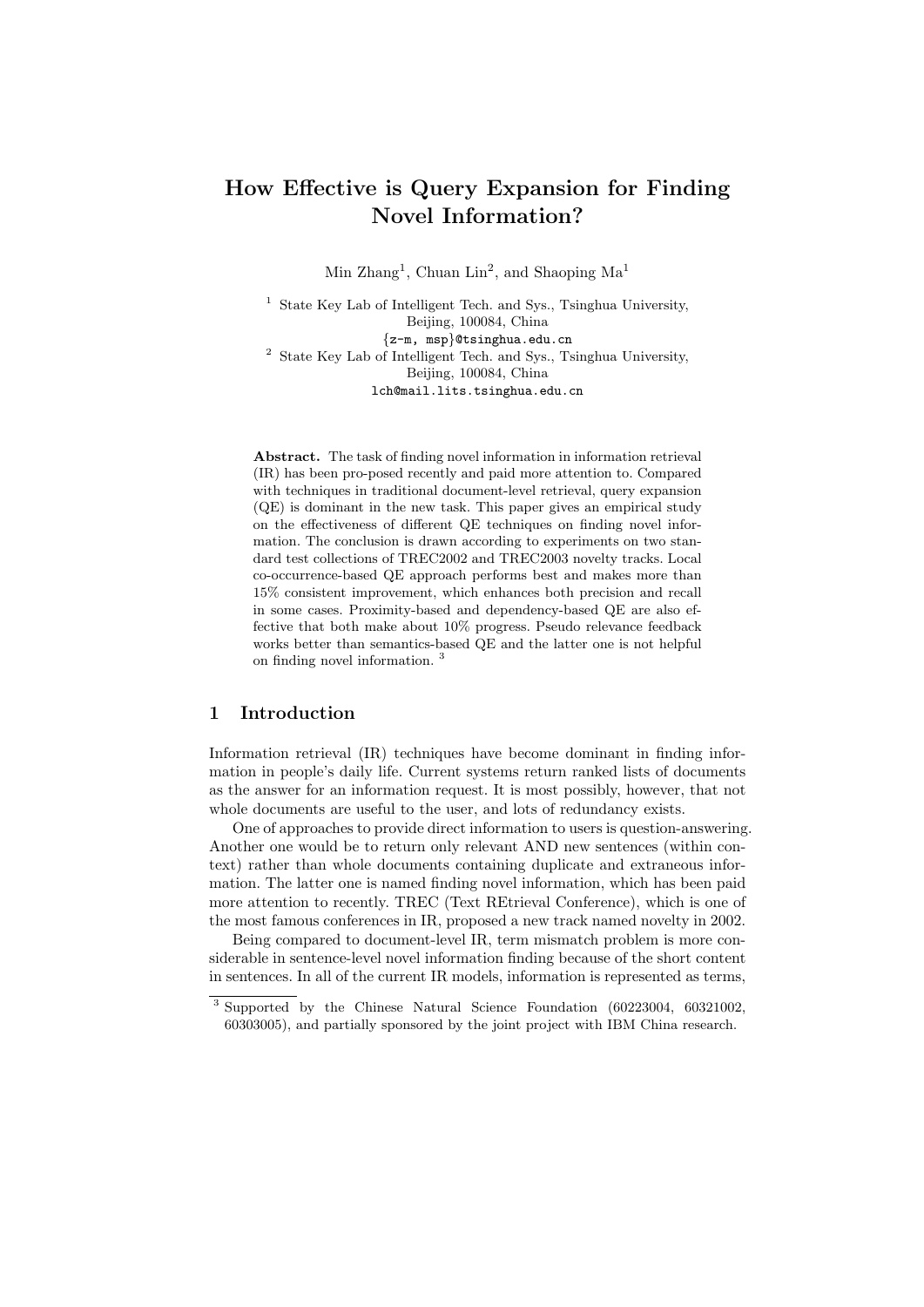namely characters, words or phrases. Only if at least one query term appears in a document, the document may be selected. In natural language, however, one concept can always be expressed using different terms. It leads to term mismatch and the possible missing of useful information.

To solve this term mismatch problem, query expansion (QE) techniques have been proposed. Generally there're three branches of QE approaches. One is to expand query using a global thesaurus which can be constructed according to semantic knowledge  $[1][2]$ , or learned by statistical relations such as co-occurrence and mutual information [3][4][5][6][7], or got by some syntax-based learning [8][9][10][11] such as dependency-based word similarity [12]. The second kind of QE is to use thesaurus learned by local collection information [11]. And the third one is to expand query by pseudo relevance feedback [13][14].

In traditional IR, the effectiveness of QE technologies is instable. Voorhees [10] tried different weights to expansion terms, even manually selecting terms, but got less than 2% improvement. In the new task of finding novel information, however, how effective are QE-based technologies? This paper makes an empirical study on three kinds of QE approaches for finding novel information, and gives a comparison of their effectiveness.

The remaining part of the paper is constructed as follow: Section 2 describes the global thesaurus-based expansion, including thesauri based on semantics, statistical proximity, and dependency. Section 3 gives a brief introduction to pseudo relevance feedback. Section 4 shows an algorithm of finding novel information with QE based on local co-occurrence. Experiments and analysis are addressed in section 5. Finally the conclusion is drawn.

## 2 Global Thesaurus-Based Expansion

## 2.1 Thesaurus Based on Semantics

In this kind of approaches, people construct a thesaurus manually and select terms that have the same or similar semantic meanings. Therefore the noise taken into the thesaurus is relatively less. But the manual classifications of words are always too sensitive or too rough, hence it is difficult to be decided to what extent terms should be added.

Since WordNet  $[1]$ (http://www.cogsci.princeton.edu/~wn/) is such a semantic thesaurus for English words that is used most widely, it was selected in our study. Totally three kinds of information were observed in experiments: hyponyms (descendants), synonyms and coordinated words. Effects of different levels of hyponyms have been studied.

#### 2.2 Thesaurus Based on Statistical Proximity

Research of using statistical approaches on a large corpus is based on a distribution hypothesis which states that two words are semantically similar to the extent that they share contexts [15].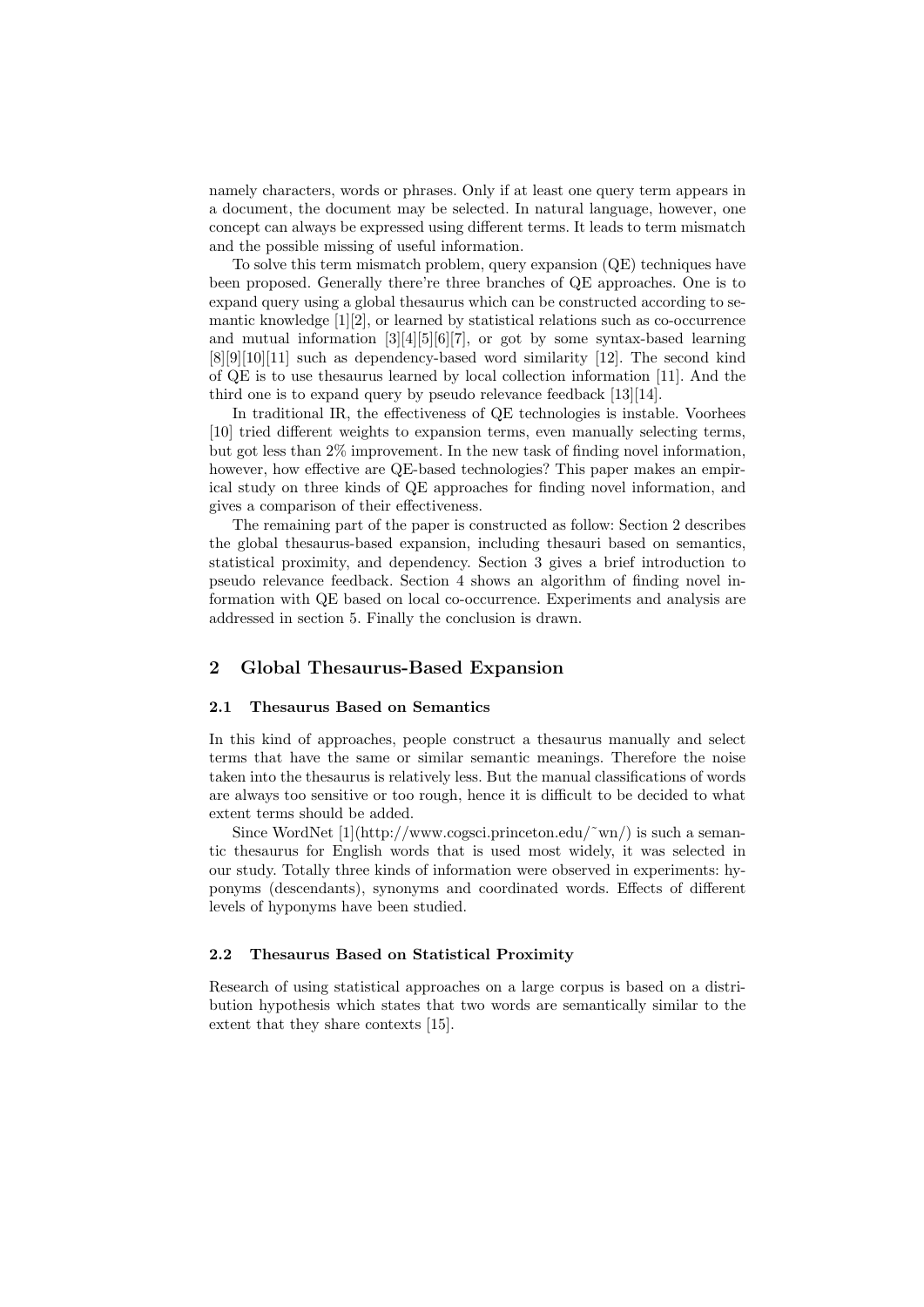Dr Dekang Lin has made an in-depth study and provided an online dictionary (http://www.cs.ualberta.ca/˜lindek/demos/proxysim.htm) based on statistical proximity on a generally corpus [7], which is one of the best thesauri of this kind of approaches. Hence this thesaurus is used as the representative in our study.

#### 2.3 Thesaurus Based on Dependency

This kind of researches is to combine the statistical and the syntax information. If two terms are frequently have same or similar dependencies accord-ing to a general corpus, they are taken as similar or having a tight relationship.

In this paper, we use Dr Dekang Lin's online thesaurus based on statistical dependency [12] (http://www.cs.ualberta.ca/˜lindek/demos/depsim.htm).

# 3 Pseudo Relevance Feedback

Pseudo relevance feedback strategies are to expand the query with top  $n$  terms extracted from the top  $m$  initial retrieved documents after initial search. In the task of finding novel information, each sentence is taken as an individual document. The *n* terms are chosen based on their similarities to the query [14].

# 4 Local Thesaurus-Based Expansion

Compared with global thesauri, thesaurus learned from local collection has the advantage that relations between words reflect the characteristics of retrieving collections directly. Therefore it may be more helpful. Following gives an algorithm of finding novel information with QE based on local co-occurrence (called  $LCE$ ). It expands terms highly co-occurred with any of query terms in a fixed window size within a sentence in the retrieving collection.

The algorithm is described as following:

Suppose given a user query  $Q$ , the set of sentences in the collection is  $S$ ;

- 1. Filter all stop-words in sentences in S;
- 2. To each  $q_i \in Q$ :
- 1) Construct a co-occurrence vector  $T_i$ :  $T_i = ((t_{i1}, f_{i1}), (t_{i2}, f_{i2}) \dots (t_{in}, f_{in})),$

where  $t_{ij}$  is the j<sup>th</sup> term co-occurred with  $q_i$  in the window (size N),  $f_{ij}$  is the co-occurrence frequency of  $t_{ij}$  and  $q_i$ ;

- 2) Normalize co-occurrence frequencies in  $T_i$ , and get a new vector  $T_i'$ .  $T'_{i} = ((t_{i1}, f'_{i1}), (t_{i2}, f'_{i2}) \dots (t_{in}, f'_{in}))$ ,  $f'_{ij}$  is the normalized score of  $f_{ij}$ ;
- 3) Select terms that  $f'_{i1} \geq \theta_i(\theta_i \geq 0)$  to expand  $q_i$  and forms a new query  $Q'$ ;
- 3. Find novel information in S using expanded new query  $Q'$ .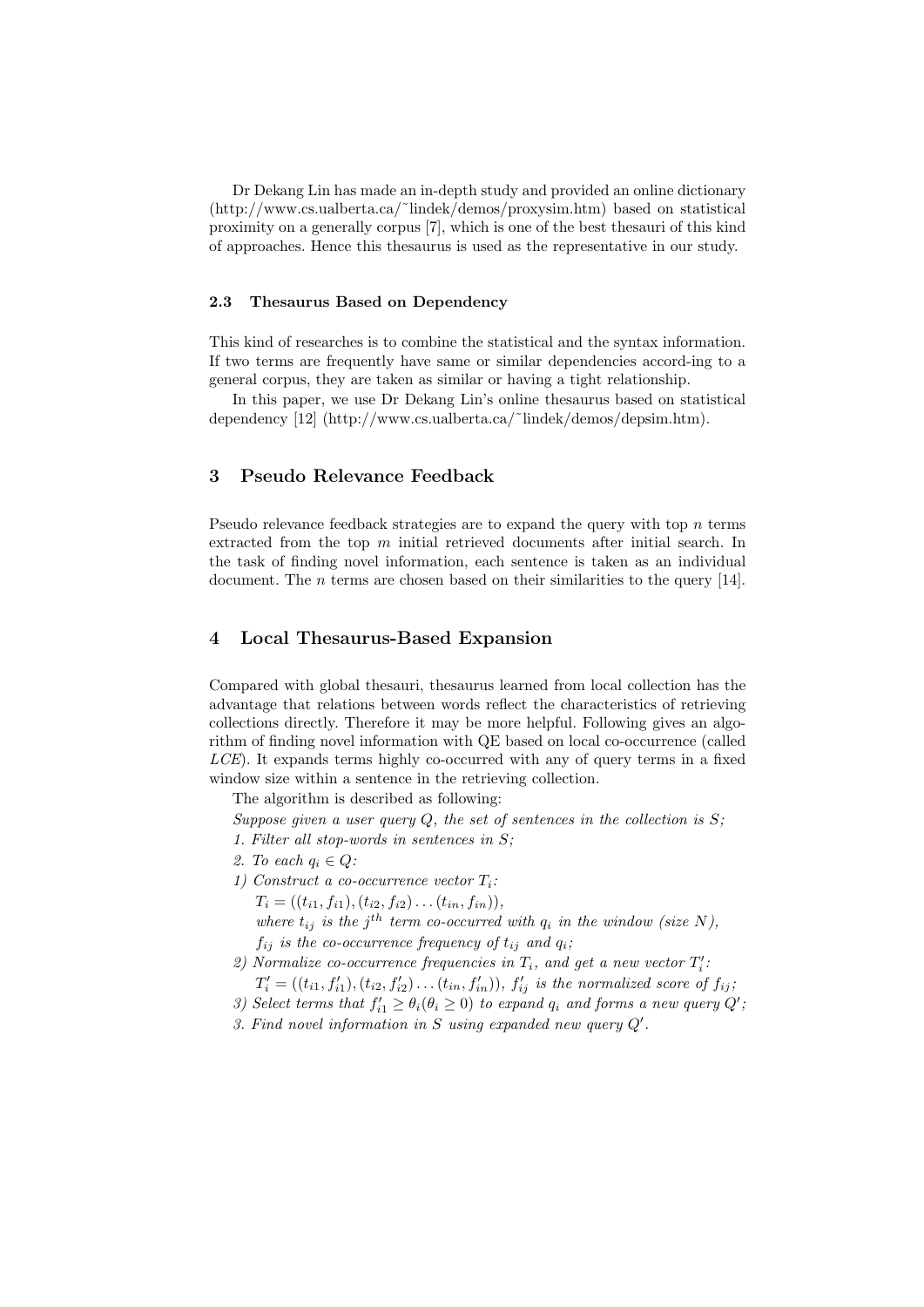## 5 Experiments and Analysis

For finding novel information task, two standard test collections are available: TREC (Text REtrieval Conference)'2002 & TREC'2003 novelty tracks test sets. In each set, there are 50 queries, a collection of supposed relevant documents and a set of identified sentences with relevant and new information (called *qrels*) for each query. The *qrels* are generated by assessors.

The two test sets, referred as novelty 2002 and novelty 2003, respectively, are extremely different from each other. Collection of novelty 2002 is poorly relevant to the given user queries. And that of novelty 2003 can be taken as highly reliable relevant sets of documents for queries. Empirical studies have been performed on both test sets.

The results are evaluated in terms of precision, recall and F-measure. Sometimes  $P \times R$  is also used as one metric.

$$
precision = \frac{\# \ relevant \ (or \ new) \ sentences \ matched}{\# \ sentences \ retrieved}
$$
\n
$$
recall = \frac{\# \ relevant \ (or \ new) \ sentences \ matched}{\# \ relevant \ (or \ new) \ sentences}
$$

Since the task of finding novel information is quite difficult than traditional document-level IR task, the precision and recall are much lower.

#### 5.1 Using Global Thesaurus

Semantics-Based QE. Table 1 and Table 2 show the QE effects of using different semantic relations, namely hyponyms, synonyms and coordinates, using WordNet on novelty 2002 and 2003 respectively.

Table 1. Effects of QE using WordNet semantic relations (novelty 2002)

| methods         |      |      | precision recall F-measure $P \times R$ |       |
|-----------------|------|------|-----------------------------------------|-------|
| unexpanded      | 0.20 | 0.28 | 0.197                                   | 0.064 |
| <b>Hyponyms</b> | 0.18 | 0.32 | 0.197                                   | 0.066 |
| Synset          | 0.17 | 0.32 | 0.195                                   | 0.068 |
| Coordinate      | 0.18 | 0.29 | 0.189                                   | 0.061 |

In novelty 2002 experiments, expansion based on synonyms achieves trivial improvement in terms of average  $P \times R$  while it does not help in terms of F*measure.* On novelty 2003, results are better. A little improvement  $(+3.1\%)$  of system performance has been obtained using F-measure.

The advantage of using global semantic thesaurus is that the noise taken into the thesaurus is relatively less. But there're two main disadvantages: First,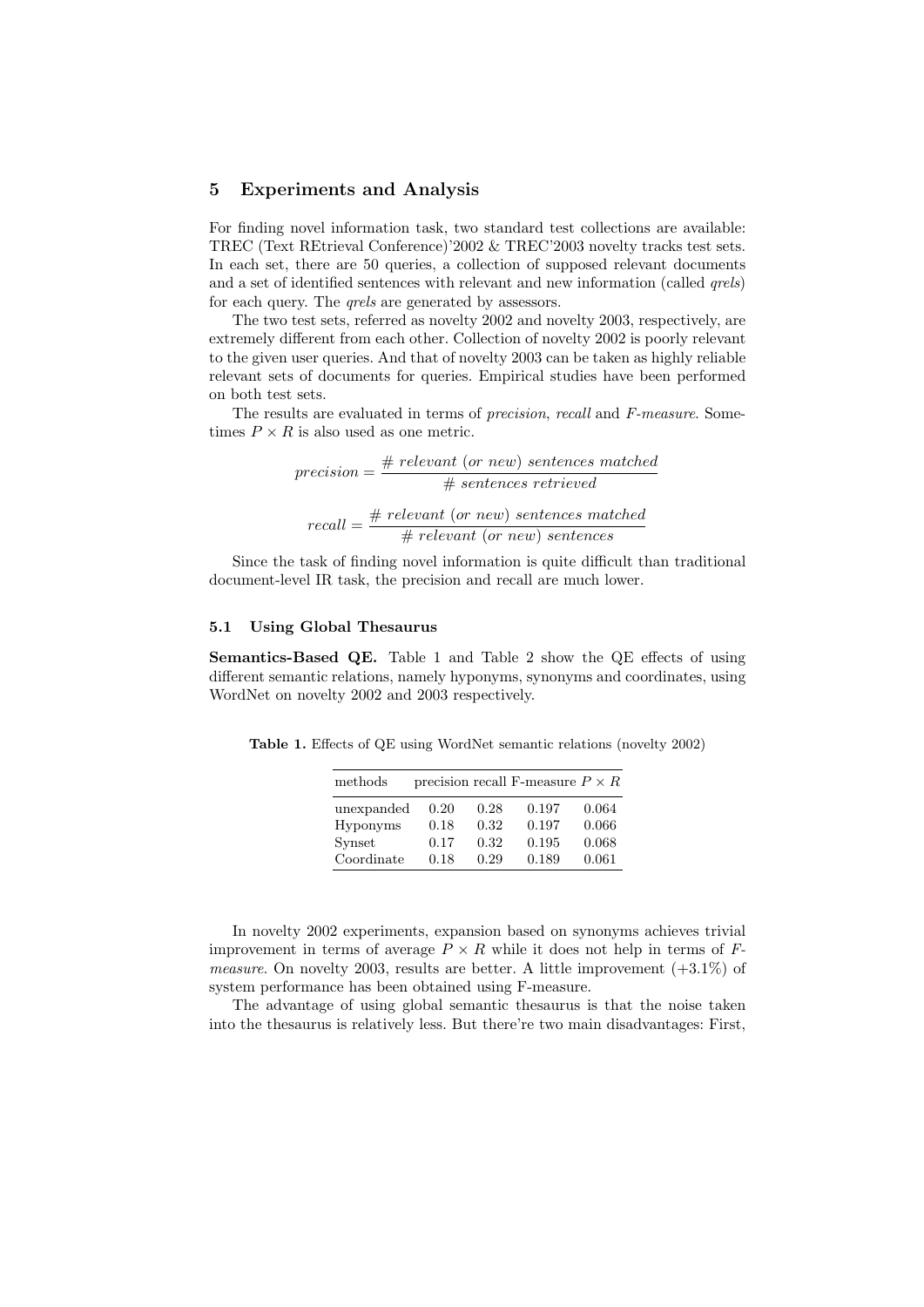Table 2. Effects of QE using WordNet synonyms and hyponyms (novelty 2003)

| methods    |       |       | precision recall F-measure |
|------------|-------|-------|----------------------------|
| unexpanded | 0.633 | 0.637 | 0.552                      |
| Hyponyms   | 0.618 | 0.680 | 0.569                      |
| Synset     | 0.625 | 0.665 | 0.564                      |

manual classifications of words are always too sensitive or too rough, hence it is difficult to be decided to what extent terms should be expanded. Second, because of the ambiguity of natural language, similarities of terms can not be confirmed without context, and therefore expansion based on a global semantic thesaurus is no longer reliable.

Proximity-Based QE. Table 3 and Table 4 describe the effect of proximitybased QE on both test sets. Encouraging results have been achieved, especially on novelty 2003 collection, that by using proximity-based expansion, about 10.1% improvement is obtained in terms of F-measure. Also it is shown that after expansion, precision is decreased while the recall is increased, and the overall improvement is made.

Such statistical proximity-based QE approach changes the semantic similarity to the proximity relation, and hence it avoids some difficulties such as word ambiguity, although the relationships between terms got by this approach have no clear explanation in natural language understanding.

Table 3. Effects of QE by proximity-based expansion (novelty 2002)

| methods            |          |          | precision recall F-measure $P \times R$ |          |
|--------------------|----------|----------|-----------------------------------------|----------|
| unexpanded         | 0.20     | 0.28     | 0.197                                   | 0.064    |
| proximity-based QE | 0.19     | 0.30     | 0.200                                   | 0.066    |
| improvement        | $-5.0\%$ | $+7.1\%$ | $+1.5\%$                                | $+3.1\%$ |

Table 4. Effects of QE by proximity-based expansion (novelty 2003)

| methods            |          |       | precision recall F-measure |
|--------------------|----------|-------|----------------------------|
| unexpanded         | 0.633    | 0.637 | 0.552                      |
| proximity-based QE | 0.580    | 0.831 | 0.608                      |
| improvement        | $-8.4\%$ |       | $+30.4\% +10.1\%$          |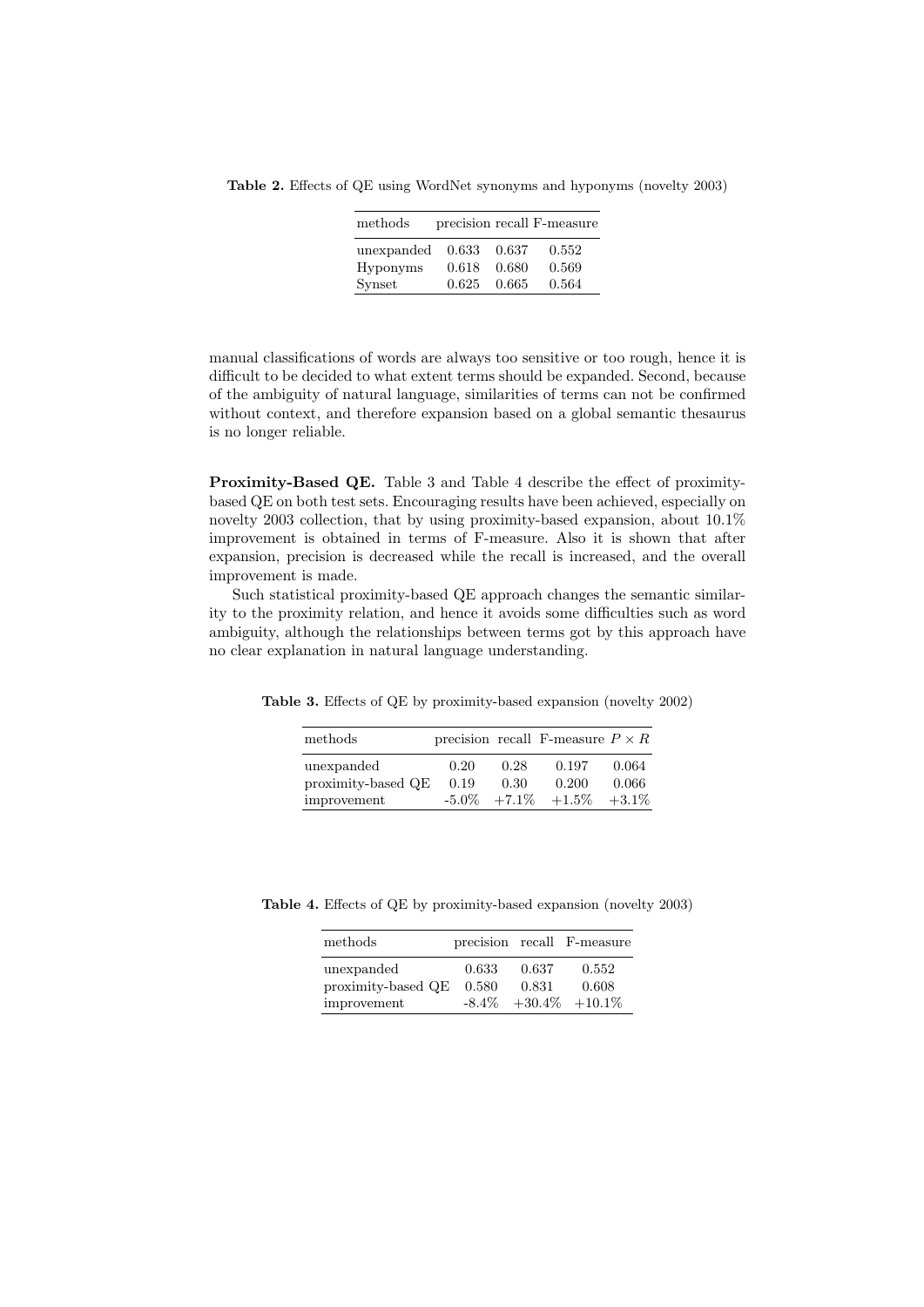Dependency-Based QE. Experimental results of using dependency-based QE to find novel information is shown in the following two tables. The results are consistent on both test sets. This approach works a little better than proximitybased QE and gets 11.6% improvement on novelty 2003 in terms of F-measure, although the improvement in novelty 2002 is not so obvious.

Table 5. Effects of QE by dependency-based expansion (novelty 2002)

| methods                           |              |              | precision recall F-measure $P \times R$ |                |
|-----------------------------------|--------------|--------------|-----------------------------------------|----------------|
| unexpanded<br>dependency-based QE | 0.20<br>0.19 | 0.28<br>0.31 | 0.197<br>0.200                          | 0.064<br>0.067 |
| improvement                       | $-5.0\%$     | $+10.7\%$    | $+1.5\%$                                | $+4.7\%$       |

Table 6. Effects of QE by proximity-based expansion (novelty 2003)

| methods                                          |                |                | precision recall F-measure                     |
|--------------------------------------------------|----------------|----------------|------------------------------------------------|
| unexpanded<br>dependency-based QE<br>improvement | 0.633<br>0.590 | 0.637<br>0.827 | 0.552<br>0.616<br>$-6.8\%$ $+29.8\%$ $+11.6\%$ |

As mentioned in section 2.3, dependency-based expansion combines the statistical information and the syntax information. This is the most important advantage of such approaches. And it explains why this kind of QE performs better than statistical proximity-based QE. But the approach also has shortcomings. Since construct such a thesaurus should use a syntax parser, which is not precise, parsing errors will affect the quality of the thesaurus and hence hurt the performance of finding novel information.

#### 5.2 Using Local Co-occurrence-Based QE

Effects of using LCE-based QE finding novel information are given in Table 7 and Table 8. The result is extremely good. It enhanced system performance greatly in both test sets. Two points are interesting when it is compared with other expansion techniques:

Firstly, LCE lead to consistent great improvement on both test sets which reach to 15.2% and 14.5% respectively, while other expansion approaches could hardly get much improvement in poorly relevant documents of novelty 2002.

Secondly, on novelty 2002 collection, local co-occurrence-based expansion (LCE) made consistent great progress in terms of both recall and precision, while other QE-based techniques improved the recall but hurt the precision.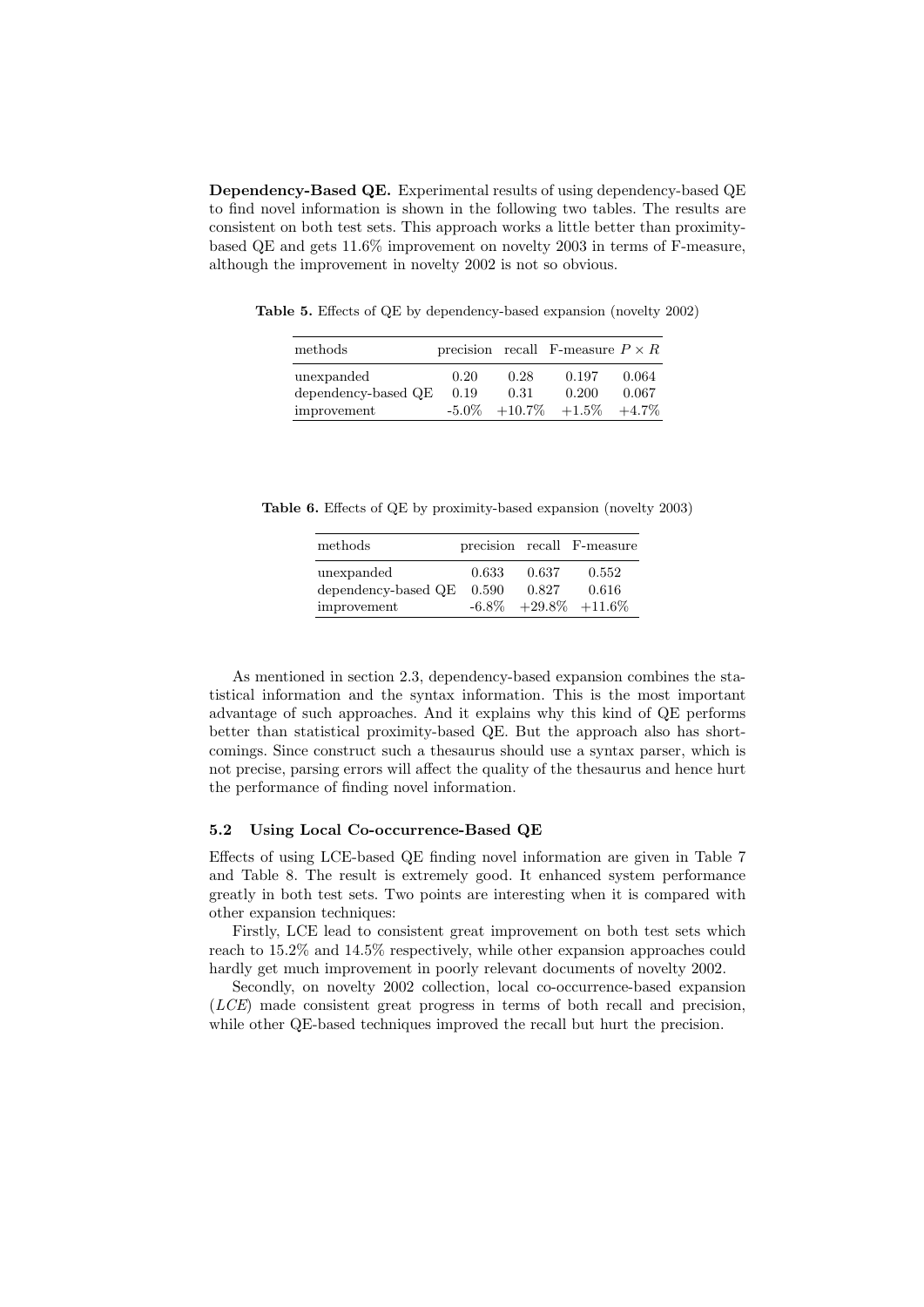When using LCE, characteristics of the retrieval collection have been taken into account, and hence the information provided by local thesaurus is more helpful.

Table 7. QE by local co-occurrence expansion (novelty 2002)

| methods         |      |      | precision recall F-measure $P \times R$ |           |
|-----------------|------|------|-----------------------------------------|-----------|
| unexpanded      | 0.20 | 0.28 | 0.197                                   | 0.064     |
| $LCE$ -based QE | 0.21 | 0.34 | 0.227                                   | 0.081     |
| improvement     |      |      | $+5.0\%$ $+21.4\%$ $+15.2\%$            | $+26.6\%$ |

Table 8. QE by local co-occurrence expansion (novelty 2003)

| methods                      |       |           | precision recall F-measure |
|------------------------------|-------|-----------|----------------------------|
| unexpanded                   | 0.633 | 0.637     | 0.552                      |
| $LCE$ -based QE, window = 1  | 0.557 | $0.866\,$ | 0.613                      |
| improvement, window $= 1$    |       |           | $-12.0\% +36.0\% +11.1\%$  |
| $LCE$ -based QE, window = 10 | 0.536 | 0.955     | 0.632                      |
| improvement, window $= 10$   |       |           | $-15.3\% +49.9\% +14.5\%$  |

# 5.3 Pseudo Relevance Feedback

Table 9 gives the effect of pseudo relevance feedback on novelty 2003. More than 5% improvement has been achieved in all cases. And it shows that when more terms are added, the better performance is achieved.

Table 9. Effects of pseudo relevance feedback (to expand top M terms in top 3 documents) (novelty 2003)

| methods                    |       |       |       | precision recall F-measure improvement |
|----------------------------|-------|-------|-------|----------------------------------------|
| unexpanded $0.633$ $0.637$ |       |       | 0.552 |                                        |
| $M=10$                     | 0.593 | 0.716 | 0.584 | $+5.8\%$                               |
| $M = 15$                   | 0.590 | 0.732 | 0.587 | $+6.3\%$                               |
| $M = 100$                  | 0.589 | 0.744 | 0.594 | $+7.6\%$                               |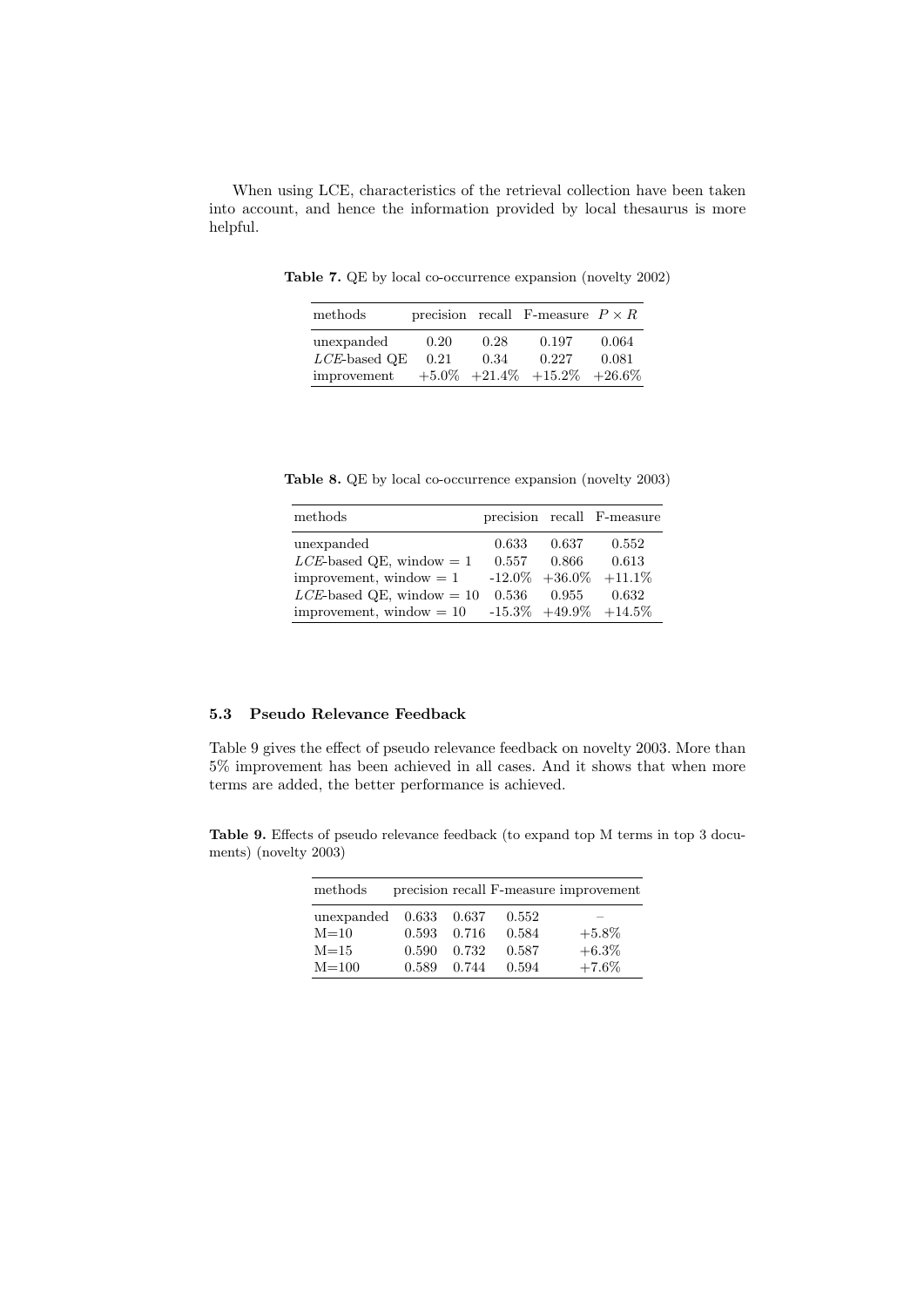#### 5.4 Comparisons of Approaches

The overview of effects of QE approaches in finding novel information on novelty 2002 and novelty 2003 is shown in Figure 1 and Figure 2, respectively.



Fig. 1. Comparison of QE approaches (novelty 2002), S: Semantic-based QE, P: Proximity-based QE, D: Dependency-based QE, L: Local co-occurrence-based QE

Effects on novelty 2003 are better than that on novelty 2002. But the comparison results of effects of different QE approaches are consistent on both test sets. Local co-occurrence-based QE always performs best and makes more than 15% improvement. QE approaches based on statistical proximity and based on dependency are also helpful, improving system performance for about 10%. Pseudo relevance feedback works better than semantic-based QE and the latter one is not helpful to the task of finding novel information.

## 6 Conclusion

This paper gives an empirical study on the effect of different QE techniques in finding novel information. Three branches of approaches have been studied, namely QE based on global thesaurus, QE based on local co-occurrence information and pseudo relevance feedback. In global thesaurus-based approaches, following methods have been observed: QE based on semantics, statistical proximity, and dependency.

According to experiments on the two standard test collections of TREC'2002 and TREC'2003 novelty tracks, following conclusions can be drawn.

Firstly, the effect of QE-based approaches in finding novel information depends on the relevance of original documents collection, which comes from the initial results in traditional document-level retrieval.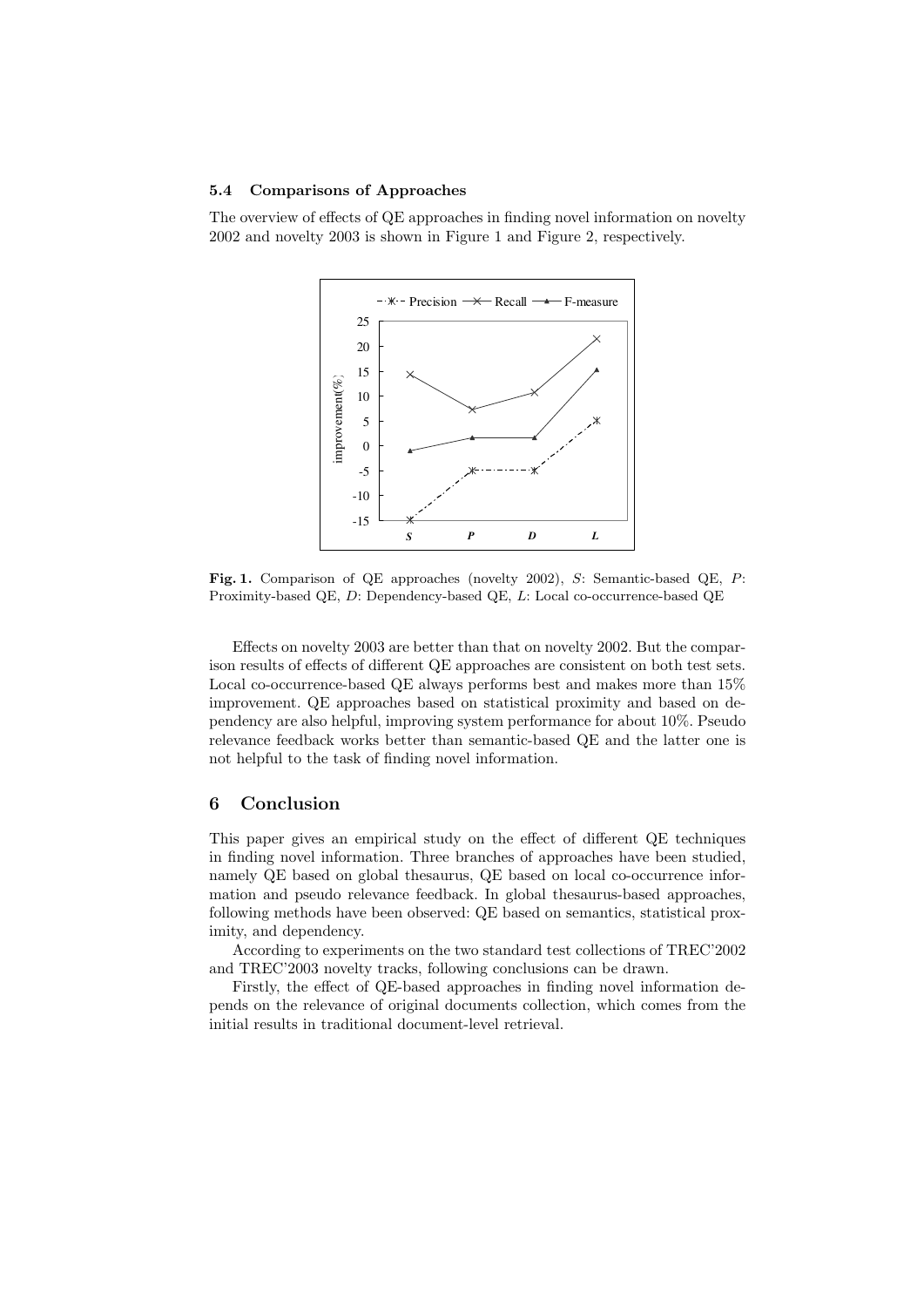

Fig. 2. Comparison of QE approaches (novelty 2003), S: Semantic-based QE, F: relevance feedback, P: Proximity-based QE, D: Dependency-based QE, L: Local cooccurrence-based QE

Secondly, comparison results of effects of different QE approaches are consistent. (1) LCE-based QE performs best and made more than 15% great and consistent improvement in both tests. (2) QE approaches based on statistical proximity and based on dependency are both effective to the task, making about 10% enhancement of performances in novelty 2003. And dependency-based QE is a little better. (3) Pseudo relevance feedback works better than semanticsbased QE, and improves system performance at about 5%. (4) Semantic-based QE is not helpful on finding novel information.

Thirdly, LCE is the only QE approach that improves system performance in terms of both precision and recall in novelty 2002. Except for that, all QE approaches improve recall but hurt precision as the same time.

In the future, the effects of more QE techniques, especially those most recently proposed ones, will be studied on more test collections. And further analysis will be made.

# References

- 1. Miller G. A., et al.: Introduction to WordNet: An on-line lexical database. International Journal of Lexicography (special issue), (1990) 3(4):235–312
- 2. Smeaton A. F. and Berrut. C.: Thresholding postings lists, query expansion by word-word distances and POS tagging of Spanish text. In Proceedings of the 4th Text Retrieval Conference (1996)
- 3. Van Rijbergen.: A theoretical basis for the use of co-occurrence data in information retrieval. Journal of Documentation, (1977) 106–119